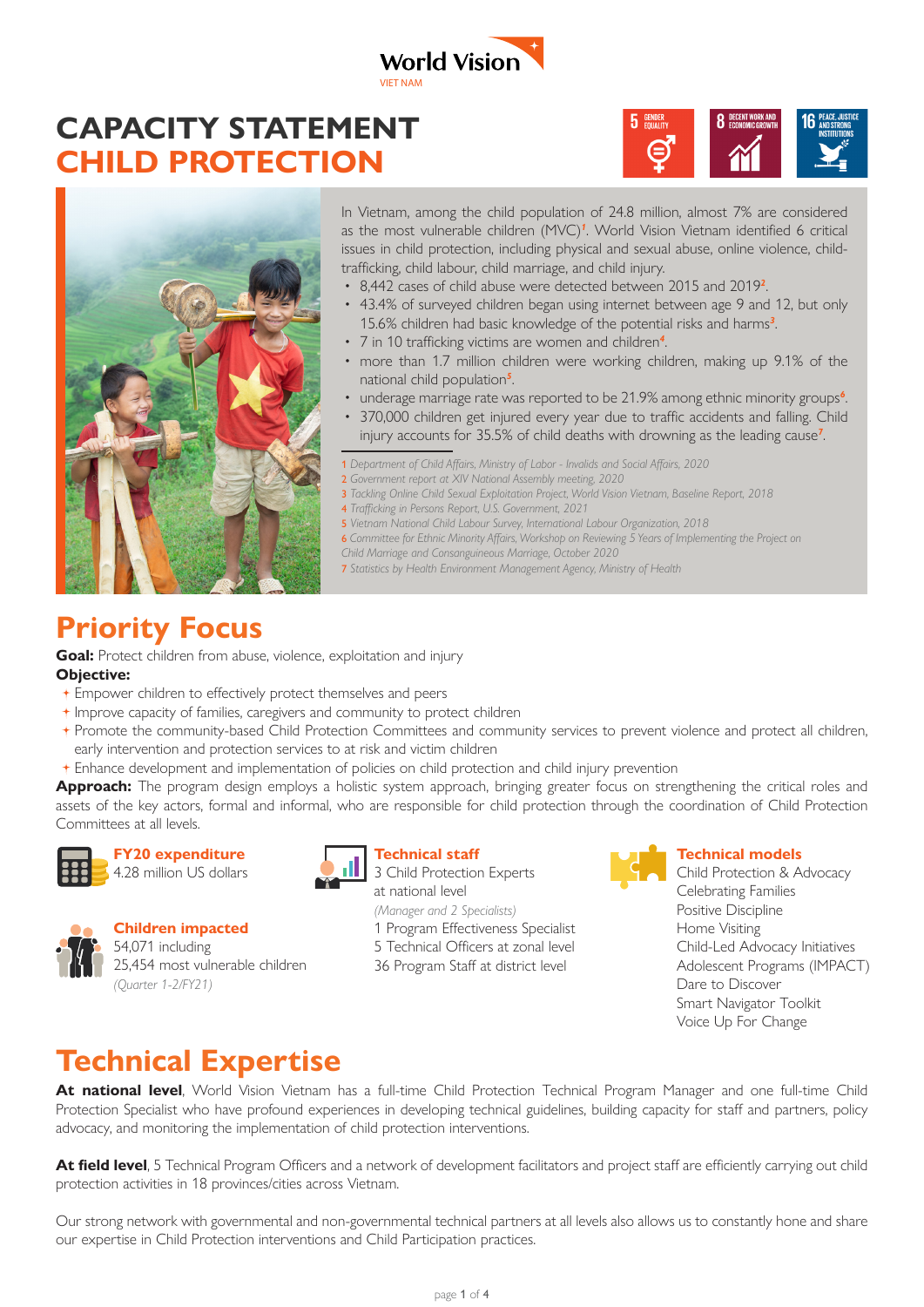# **Advantages & Strengths**

The presence of field staff at the **grassroots level** across 36 Area Programs in Vietnam during a timeline of 10-15 years has enabled us to step into the people' shoes, understand their lives, identify the most vulnerable children and be responsive to communities whenever needed.

As **child participation** is considered as one of the core approaches, children and adolescents are empowered to take action to resolve their own issues and contribute to the decision making process in the child protection system through capacity building, child forums and children's clubs.

Transforming attitudes, norms and behaviors of parents and caregivers through **positive parenting** is another strength of World Vision Vietnam's Child Protection Program which enhances the connection between caregivers and their children.

World Vision Vietnam also focuses on building capacity of Child Protection Committees to improve the formal and informal child protection **coordination mechanism** with village collaborators and community groups, enabling them to timely identify the risks and protect children in need. Importantly, World Vision Vietnam supports Child Protection Committees to enhance **child protection services** for children at risks and victims of violence and abuse including reporting, responding and referral services.

**Advocacy** and **networking** for policy changes at national level and policy implementation at local level are our strategy to achieve long lasting impact. Our policy recommendations have been incorporated into strategic national policies and provincial policies on child protection issues.



### **Partnerships**

At the national level, World Vision Vietnam worked with the Ministry of Labor - Invalids and Social Affairs (MOLISA) through the child protection program, child participation program, and child injury program period 2016-2020. Recently, we engaged with MOLISA to advocate for the National Action Program for Children in the 2021-2030 period. In 2019, World Vision Vietnam advocated for MOLISA's guidance on child protection at commune level, and defining the roles and responsibilities of Child Protection Committees and Child Protection Task Forces. World Vision Vietnam also collaborated with MOLISA, Ministry of Public Security (MPS) to implement the projects on anti-human trafficking; with the Ministry of Education and Training to implement the programs and projects on ending violence in school. Since 2019, World Vision Vietnam has started a new collaboration with the Ministry of Information and Communication (MOIC) in advocacy efforts to develop the national program on child online protection and effective use of internet. We are a member of the Vietnam Network for Child Online Protection led by MOIC and MPS.

At the grassroots level, World Vision Vietnam has established robust relationships with key local partners such as provincial/district Department of Labor Invalid and Social Affairs to implement training on child protection system, case management, counselling skill, and support for the most vulnerable children to sustain programs' outcomes.

In 2021, we are implementing a joint action plan together with Child Rights Working Groups and Child Rights Governance Group including local NGOs for advocacy efforts on child protection and participation.

In recent years, World Vision Vietnam has expanded the partnership with the **private sector** as an increasingly important actor in the area of child protection. We are implementing the 'Hope in Class' funded by Orion Food Vina Company, which is dedicated to ending violence against children at school.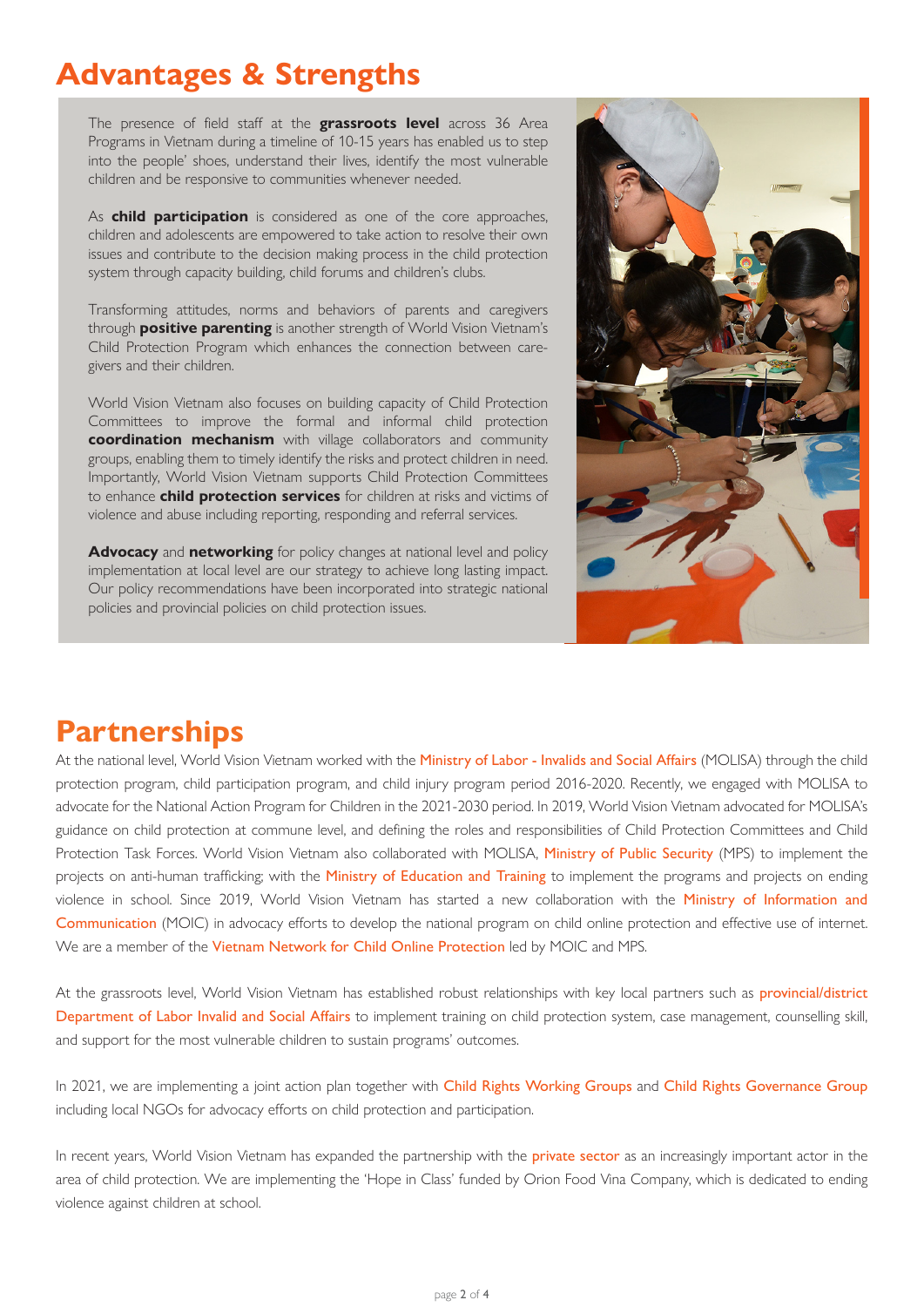

### **Technical Models**



**Child Protection and Advocacy** is a process of engaging with key community stakeholders to address the root causes of violence against children through building capacity, partnering and collaborating between formal and informal child protection actors. These partners work together to create a protective environment that cares for and supports all children, especially the most vulnerable. The model consists of a range of comprehensive interventions that focus on improving laws and accountability, increasing social services and support, enabling behaviour change, and strengthening household and child resilience. Interventions are designed based on participatory vanalysis and planning processes.



**Celebrating Families** seeks to ensure that families, especially the most vulnerable ones, enjoy positive and loving relationships and are able to have hope and vision for the future. The program equips parents and caregivers with knowledge and skills to create a safe and nurturing environment for children's spiritual nurture in the family context.



**Positive Discipline** aims at training parents and caregivers on positive discipline in child-rearing. It covers techniques, case studies and advice for alternative forms of discipline to educate children with love and non-violent methods.





**Home Visiting** creates social connections between communities and parents with most vulnerable children through home visitors who are trained to work with parents to develop action plans on protecting at-risk children when child protection issues are identified.



**Child-Led Advocacy Initiatives** promotes high-level participation of children aged 10-16 through dialogues with their local authorities on issues affecting their lives and their recommendations to address child protection issues in their communities.



**IMPACT+** is designed for adolescents, especially the most vulnerable, to transition well into adulthood as active citizens empowered with competencies, values, confidence and social connectedness. IMPACT Clubs are groups of 10-25 adolescents who meet weekly to have fun, learn and serve their community together. Club members identify community problems, brainstorm possible solutions, identify community resources, and plan and implement community service-learning projects.



**Dare to Discover** seeks to support young people in their spiritual journey by creating a space and opportunity for young people to further understand and experience love and grace, deepen their sense of purpose in life, and affirm their hope and confidence about their future. It is a workshop module that serves as a supplementary resource and tool for Spiritual Nurture for Children programs.



**Smart Navigator Toolkit** enables youth aged 12-18 in remote ethnic, rural and poor communities, who tend to migrate or who are exposed to trafficking risks, to learn knowledge and skills on safe migration and to protect themselves from the risks of being trafficked or abused.



**Voice Up For Change** provides instructions to youth who are involved in Smart Navigator youth clubs on how to create a successful campaign against human trafficking and unsafe migration.